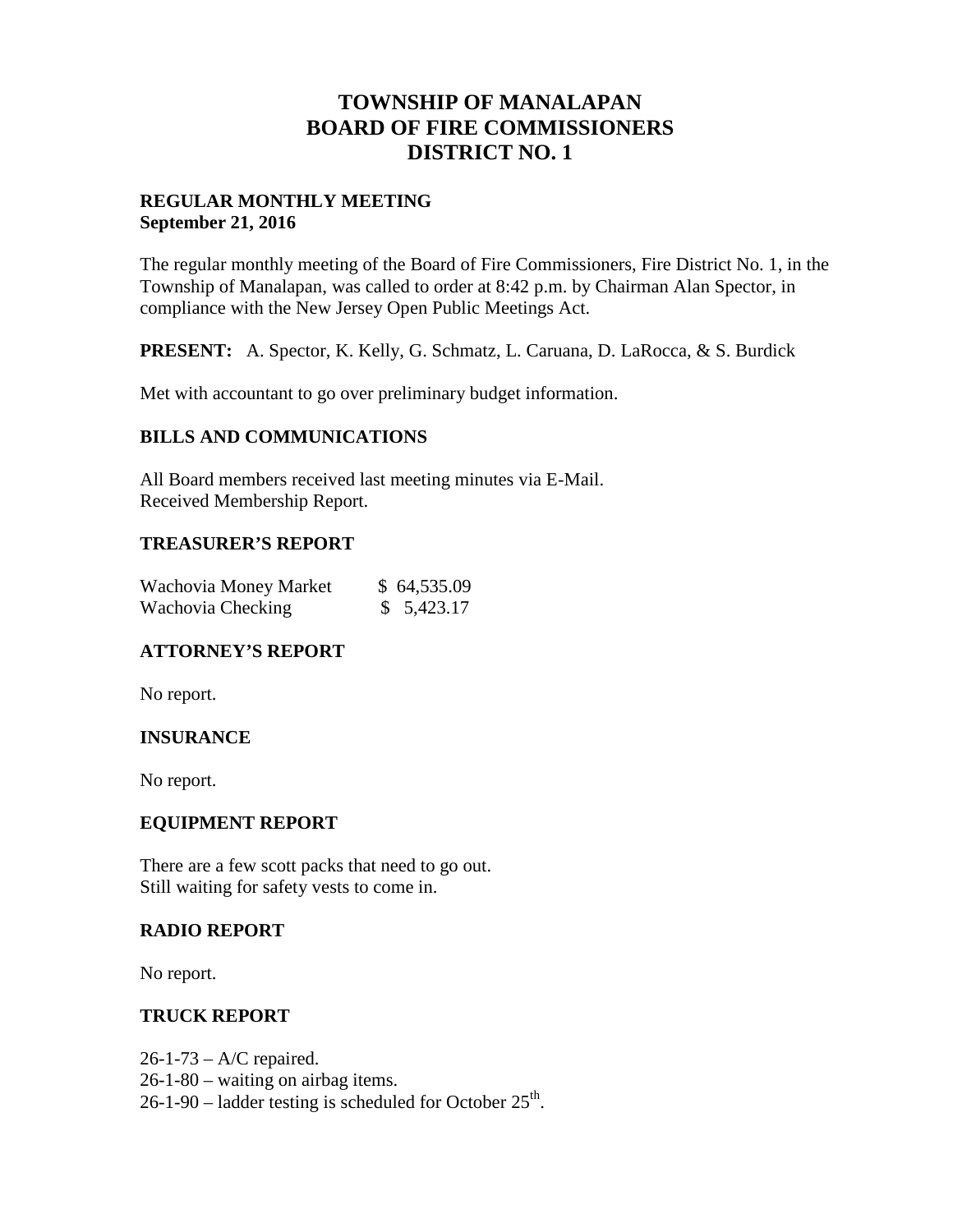## **CHIEF'S REPORT**

No report.

#### **ASSOCIATION REPORT**

Mailing is going out in about a week. Plans for the Open House and fire prevention visits are moving along.

#### **TRUSTEES' REPORT**

No report.

#### **OLD BUSINESS**

See attached.

#### **NEW BUSINESS**

Commissioner Caruana made a motion to pay all vouchers; this was seconded by Commissioner LaRocca. All voted aye.

Commissioner Schmatz made a motion for \$550 to purchase 2 portable coffee machines for the rehab units; this was seconded by Commissioner LaRocca. Commissioners Spector, Schmatz, Caruana & LaRocca voted aye; Commissioner Kelly voted no.

Meeting opened to the public at 8:56 P.M.

A motion was made by Commissioner Spector to adjourn; it was seconded by Commissioner Kelly and all voted aye.

Meeting adjourned at 8:59 P.M.

Respectfully submitted, Kenneth Kelly, Clerk